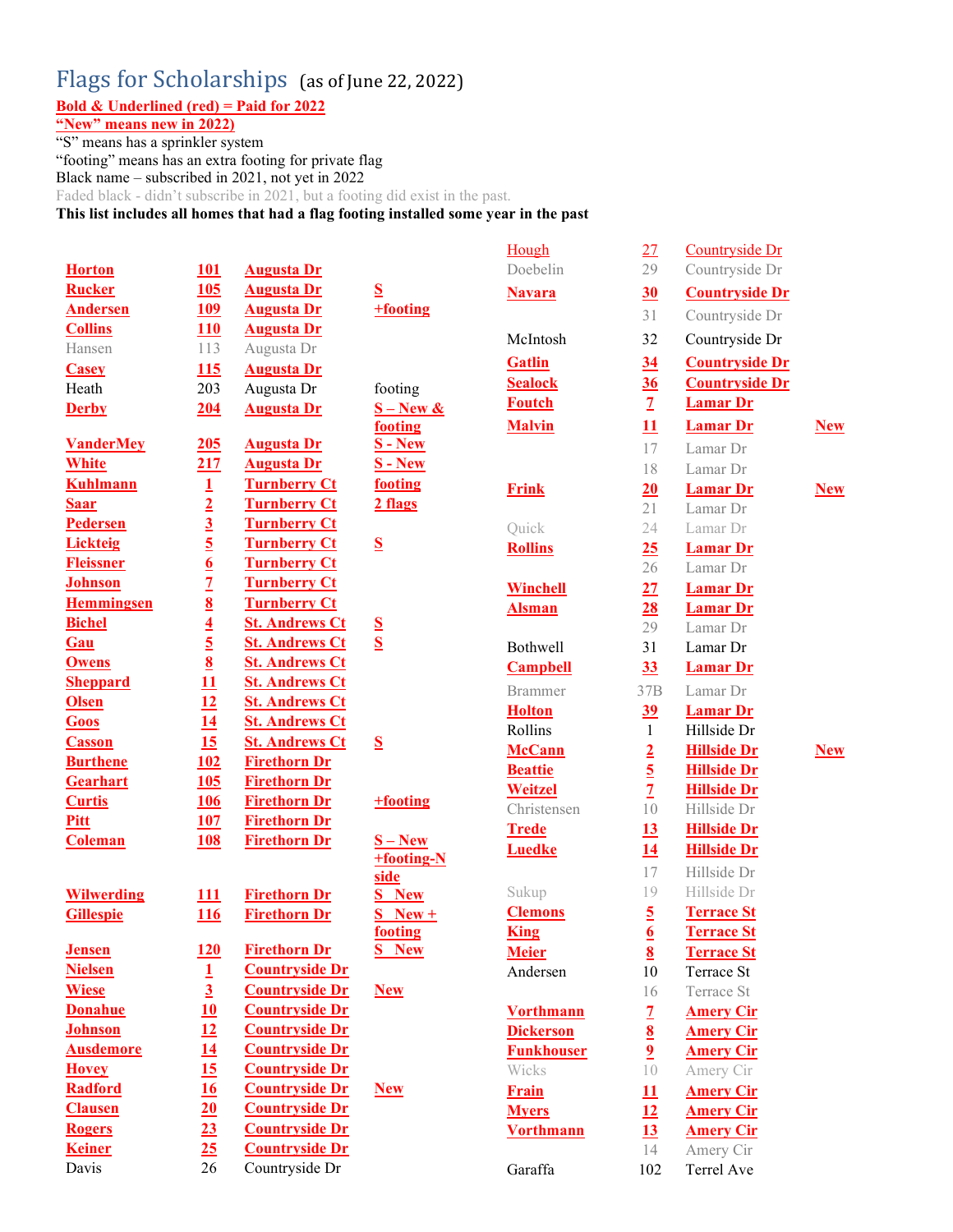| <b>Senior Center</b> | 104A                             | <b>Terrel Ave</b>                            |                          |
|----------------------|----------------------------------|----------------------------------------------|--------------------------|
| <b>Senior Center</b> | 104B                             | <b>Terrel Ave</b>                            |                          |
| <b>Senior Center</b> | 104C                             | <b>Terrel Ave</b>                            |                          |
| <b>Ziminsious</b>    | <b>106</b>                       | <b>Terrel Ave</b>                            |                          |
| <b>Andersen</b>      | 107                              | <b>Terrel Ave</b>                            |                          |
| <b>Kudron</b>        | <u>109</u>                       | <b>Terrel Ave</b>                            |                          |
| <b>Striker</b>       | <b>110</b>                       | <b>Terrel Ave</b>                            |                          |
| <b>Gomez</b>         | 111                              | <b>Terrel Ave</b>                            | $\mathbf S$              |
| Waffle               | 113                              | Terrel Ave                                   |                          |
| <b>Andersen</b>      | <u>115</u>                       | <b>Terrel Ave</b>                            | <u>s</u>                 |
| Melby                | 117                              | Terrel Ave                                   |                          |
| Persinger            | 119                              | Terrel Ave                                   |                          |
| <b>Smith</b>         | <u>121</u>                       | <b>Terrel Ave</b>                            | $\bf\underline{S}$       |
| <b>Frohardt</b>      | $\mathbf 1$                      | <b>Horn St</b>                               |                          |
| <b>Suglia</b>        |                                  | <b>Horn St</b>                               |                          |
| Schroeder            | $\frac{3}{5}$                    | Horn St                                      |                          |
| Siedow               | $\overline{7}$                   | Horn St                                      |                          |
| <b>Dowling</b>       | $\overline{1}$                   | <b>N. Eyberg Ave</b>                         |                          |
| <b>Andersen</b>      | 11                               | <b>N. Eyberg Ave</b>                         |                          |
| <b>Tiarks</b>        | 12                               | <b>N. Eyberg Ave</b>                         |                          |
| McKenzie             | 15                               | N. Eyberg Ave                                |                          |
| <b>Storm</b>         | 16                               | <b>N. Eyberg Ave</b>                         | $\underline{\mathbf{f}}$ |
| <b>Schechinger</b>   | 18                               |                                              |                          |
| <b>Walter</b>        | <u>19</u>                        | <b>N. Eyberg Ave</b><br><b>N. Eyberg Ave</b> |                          |
|                      | 23                               | N. Eyberg Ave                                |                          |
| <b>Fahrenkrug</b>    | 24                               | <b>N. Eyberg Ave</b>                         |                          |
| <b>Nichols</b>       | 25                               | <b>N. Eyberg Ave</b>                         |                          |
| <b>Irvin</b>         | 26                               | <b>N. Eyberg Ave</b>                         |                          |
|                      | 28                               | N. Eyberg Ave                                |                          |
| <b>Klein</b>         | 30                               | <b>N. Eyberg Ave</b>                         |                          |
| <b>Vargas</b>        | 32                               | <b>N. Eyberg Ave</b>                         |                          |
| <b>McVey</b>         | <b>101</b>                       | <b>N. Eyberg Ave</b>                         |                          |
| <b>Hadfield</b>      | 10                               | <b>S. Eyberg Ave</b>                         |                          |
|                      | 16                               | S. Eyberg Ave                                |                          |
|                      | 203                              | S. Eyberg Ave                                |                          |
| Schmidt              | 209                              | S. Eyberg Ave                                |                          |
| <b>Keay</b>          | $\overline{2}$                   | <b>Holst St</b>                              |                          |
| Voss                 | $\overline{4}$                   | Holst St.                                    |                          |
| Rath                 | 6                                | Holst St.                                    |                          |
| <b>Andersen</b>      | $\overline{2}$                   | <b>Holst St</b>                              |                          |
|                      | 10                               | Holst St                                     |                          |
|                      | 14                               | Holst St                                     |                          |
| <b>Fonda</b>         | $\overline{15}$                  | <b>Holst St</b>                              |                          |
| <b>Lastovica</b>     |                                  | <b>Holst St</b>                              |                          |
| <b>Clausen</b>       | $\frac{20}{25}$<br>$\frac{1}{2}$ | Holst St.                                    | <u>N</u>                 |
| <b>Fisher</b>        |                                  | Park St.                                     |                          |
|                      |                                  | Park St.                                     |                          |
| Andersen             | $\overline{7}$                   | Park St.                                     |                          |
| Church               | 14                               | Park St.                                     |                          |
| <b>Dillivan</b>      | 15                               | Park St.                                     |                          |
| <b>Vorthmann</b>     | 18                               | <b>Park St</b>                               |                          |
| <b>Bardwell</b>      | 25                               | <b>Park St</b>                               |                          |
| <b>Wogomon</b>       | 26                               | Park St.                                     |                          |
| <b>Harmon</b>        | 27                               | Park St.                                     |                          |
| Wulk                 | 30                               | Park St                                      |                          |
| <b>Pyka</b>          | 31                               | Park St.                                     |                          |
| Mathews              | 36                               | Park St.                                     |                          |

footing

New

| <b>Saar Properties</b>          | 20              | West Main St                       |               |
|---------------------------------|-----------------|------------------------------------|---------------|
| <b>Saar Properties</b>          | 22              | West Main St                       |               |
| <b>Saar Properties</b>          | 25              | West Main St                       |               |
| <b>Caseys</b>                   | <u> 102</u>     | <b>West Main St</b>                |               |
| <b>TS Bank</b>                  | 15              | <b>East Main St</b>                |               |
| <b>TS Bank</b>                  | 15              | <b>East Main St</b>                |               |
| Walters                         | 20              | East Main St                       |               |
| <b>Beaty</b>                    | 21              | <b>East Main St</b>                | <b>New</b>    |
| Andersen                        | 24              | East Main St                       |               |
| <b>Andersen</b>                 | 25              | <b>East Main St</b>                | <u>New</u>    |
| <b>Tripp-Main</b>               | $\overline{27}$ | <b>East Main St</b>                |               |
| <b>Attraction</b>               |                 |                                    |               |
| Goos                            | 29              | East Main St                       |               |
| <b>SWIFBA</b>                   | 31              | <b>East Main St</b>                |               |
| <b>Maxwell</b>                  | 36              | <b>East Main St</b>                |               |
| <b>Magill</b>                   | <b>101</b>      | <b>East Main St</b>                |               |
| Schmidt                         | 106             | East Main St                       |               |
| Roberts                         | 107             | East Main St                       |               |
|                                 | 108             | East Main St                       |               |
| Pavkov                          | 110             | East Main St                       |               |
| <b>Henke</b>                    | <u> 111</u>     | <b>East Main St</b>                |               |
| <b>Volkens</b>                  | 112             | <b>East Main St</b>                |               |
| <b>Tiarks</b>                   | 113A            | <b>East Main St</b>                |               |
| <b>Klahn</b>                    | 113B            | <b>East Main St</b>                |               |
| <b>James</b>                    | <u> 116</u>     | <b>East Main St</b>                |               |
| <b>Hartigan</b>                 | <u>118</u>      | <b>East Main St</b>                |               |
| <b>Dudley</b>                   | 120             | <b>East Main St</b>                |               |
| <b>Menke Auction</b>            | <u>124</u>      | <b>East Main St</b>                | <u>2 flag</u> |
| <b>Abbott</b>                   | 100             | <b>Maple Dr</b>                    |               |
| <b>Gillaspie</b>                | 101             | <b>Maple Dr</b>                    |               |
| <b>Juelsgaard</b>               | 102             | <b>Maple Dr</b>                    |               |
| <b>Reed</b>                     | 103             | <b>Maple Dr</b>                    |               |
| <b>Johnson</b>                  | <u>104</u>      | <b>Maple Dr</b>                    |               |
| McAlpine                        | 105             | Maple Dr                           |               |
| <b>Bailey</b>                   | <u>106</u>      | <b>Maple Dr</b>                    |               |
|                                 | 107             | Maple Dr                           |               |
|                                 | <b>108</b>      | <b>Maple Dr</b>                    |               |
| <b>Morton</b><br>Woods          | 109             | Maple Dr                           |               |
|                                 |                 |                                    |               |
| <b>Hopes</b>                    | 110             | <b>Maple Dr</b>                    |               |
| <b>Fourney</b>                  | 111<br>115      | <b>Maple Dr</b><br><b>Maple Dr</b> |               |
| <b>Lantry</b><br><b>Matthew</b> | 200             | <b>Maple Dr</b>                    | <u>1 flag</u> |
|                                 | 201             | Maple Dr                           |               |
| Myers                           | 203             | Maple Dr                           |               |
| Patrick                         | 205             | Maple Dr                           |               |
| Franks                          | 307             | Maple Dr                           |               |
| Blair                           | 308             | Maple Dr                           |               |
|                                 |                 |                                    |               |
| <b>Ryba</b>                     | <u>309</u>      | <b>Maple Dr</b>                    |               |
| <b>Killion</b>                  | <u>311</u>      | <b>Maple Dr</b>                    |               |
| Labs                            | 315             | <b>Maple Dr</b>                    |               |
| <b>Slaughter</b>                | 400             | <b>Maple Dr</b>                    |               |
| <b>Ferneau</b>                  | 401             | <b>Maple Dr</b>                    | <u>New</u>    |
| Feigenbutz                      | 402             | <b>Maple Dr</b>                    | <b>New</b>    |
| <b>Wehring</b>                  | 403             | <b>Maple Dr</b>                    |               |
| <b>Hansen</b>                   | 405             | <b>Maple Dr</b>                    |               |
| <b>Waymire</b>                  | 407             | <b>Maple Dr</b>                    |               |
| <b>Sklenar</b>                  | 409             | <b>Maple Dr</b>                    |               |

 $\frac{\text{in } \mathbf{S} \mathbf{t}}{n}$  $\frac{\mathbf{in} \ \mathbf{St}}{}$ in St in St  $\overline{\text{in St}}$ <u>in St</u> in St in St  $\frac{\text{in } St }{2 \text{ flags}}$